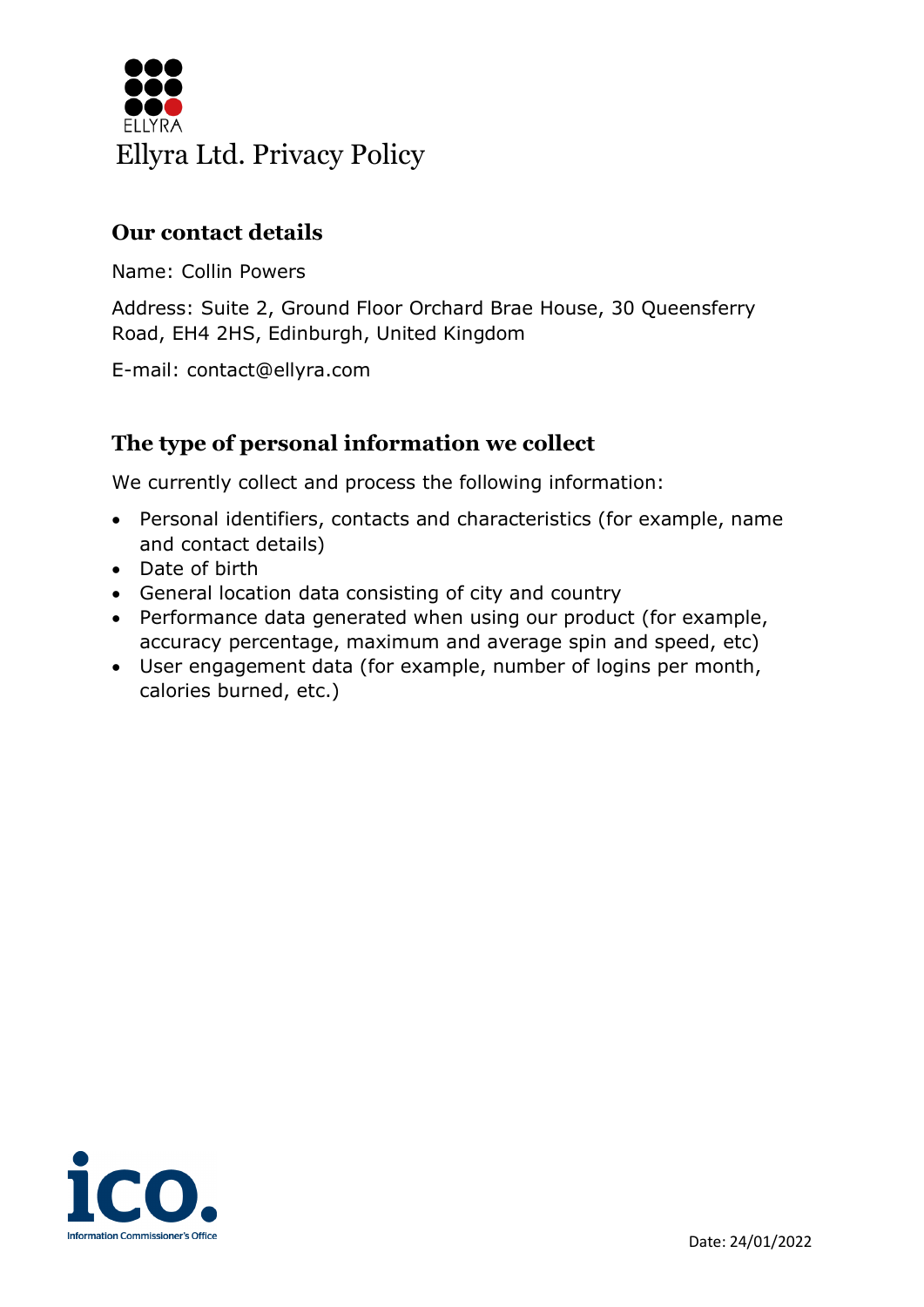

# **How we get the personal information and why we have it**

Most of the personal information we process is provided to us directly by you for one of the following reasons:

- Account registration and confirmation
- Regulation compliance
- Categorizing users into regional groups for gameplay scenarios (for example tennis tournaments and virtual clubs)
- User engagement and product improvement

We also receive personal information indirectly, from the following sources in the following scenarios:

- User performance from the use of the software (for example tennis shot accuracy data, spin and speed data, calories burned, etc)
- Monthly user login frequency

We use the information that you have given us in order to enhance the user experience to give users access to local virtual events such as tennis tournaments as well as improve our product.

Under the General Data Protection Regulation (GDPR), the lawful bases we rely on for processing this information are:

#### **(a) Your consent. You are able to remove your consent at any time. You can do this by contacting contact@ellyra.com**

- **(b) We have a contractual obligation.**
- **(c) We have a legal obligation.**
- **(d) We have a vital interest.**
- **(e) We need it to perform a public task.**
- **(f) We have a legitimate interest.**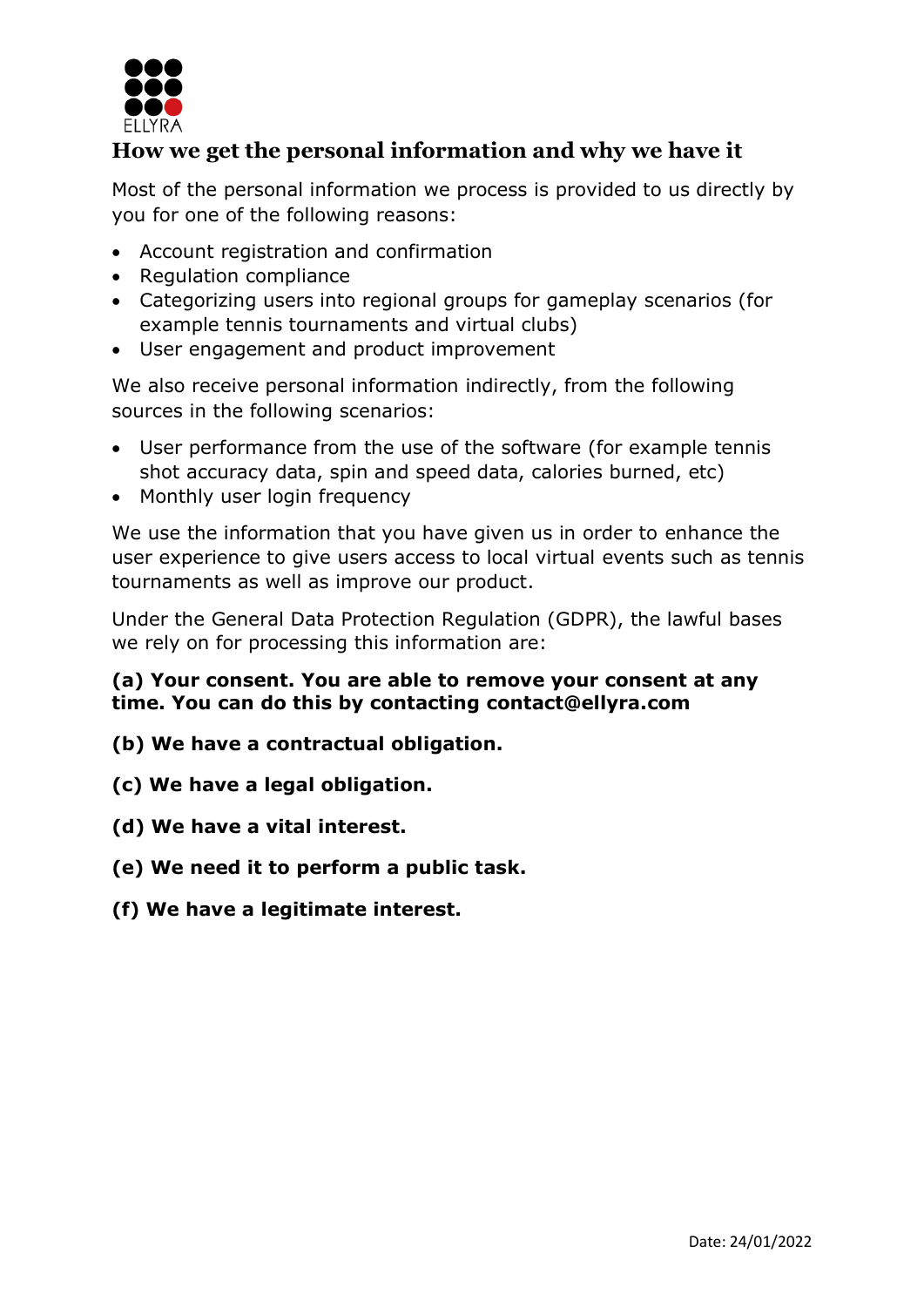

### **How we store your personal information**

Your information is securely stored on Google Firebase cloud servers.

We keep email address, date of birth, general location data, for the length of time that you are registered as a user, we will delete your data as soon as you unregister or request your data is deleted. We will then dispose your information by deleting it off our Firebase servers.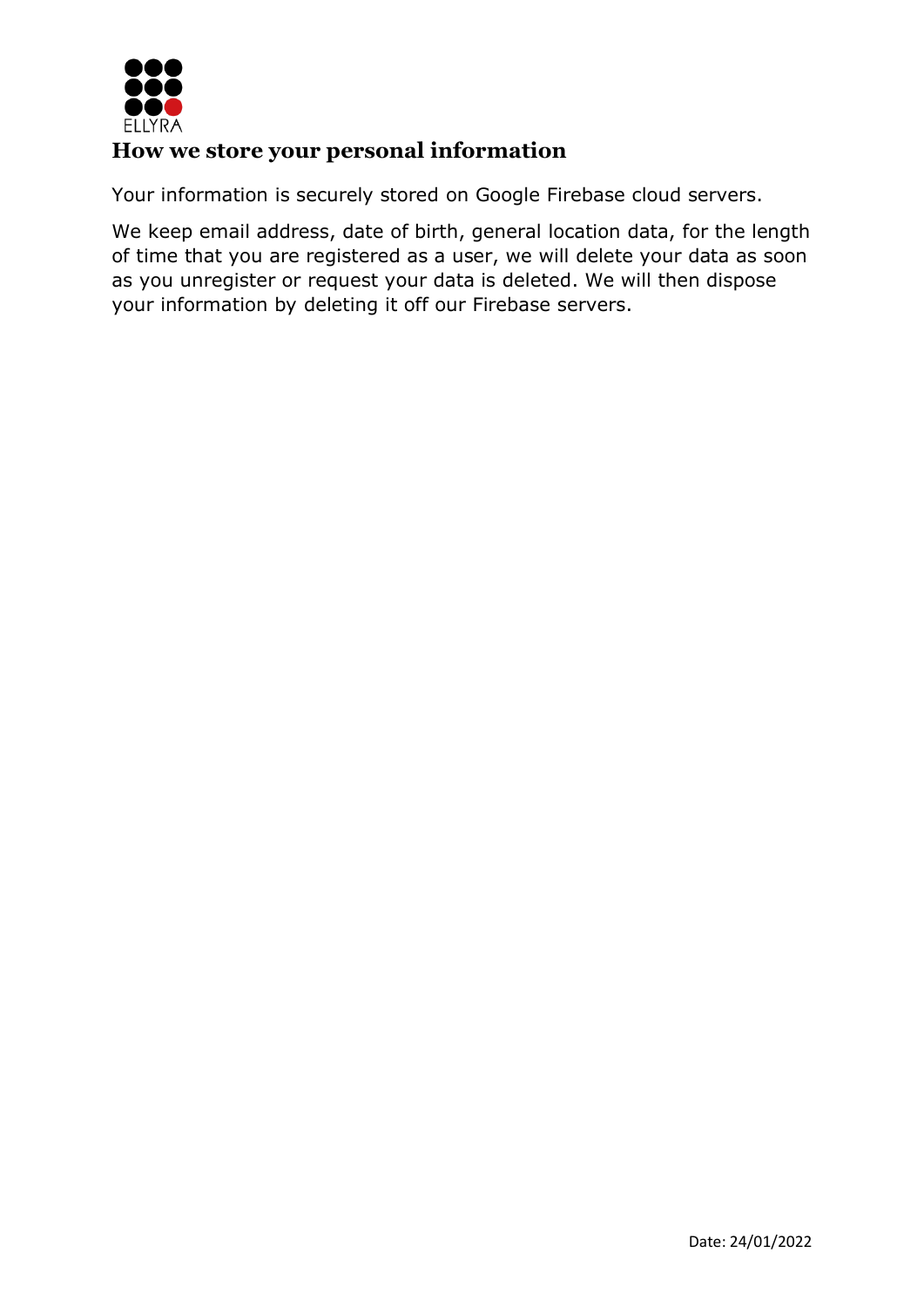

# **Your data protection rights**

Under data protection law, you have rights including:

**Your right of access** - You have the right to ask us for copies of your personal information.

**Your right to rectification** - You have the right to ask us to rectify personal information you think is inaccurate. You also have the right to ask us to complete information you think is incomplete.

**Your right to erasure** - You have the right to ask us to erase your personal information in certain circumstances.

**Your right to restriction of processing** - You have the right to ask us to restrict the processing of your personal information in certain circumstances.

**Your right to object to processing** - You have the the right to object to the processing of your personal information in certain circumstances.

**Your right to data portability** - You have the right to ask that we transfer the personal information you gave us to another organisation, or to you, in certain circumstances.

You are not required to pay any charge for exercising your rights. If you make a request, we have one month to respond to you.

Please contact us at contact@ellyra.com if you wish to make a request.